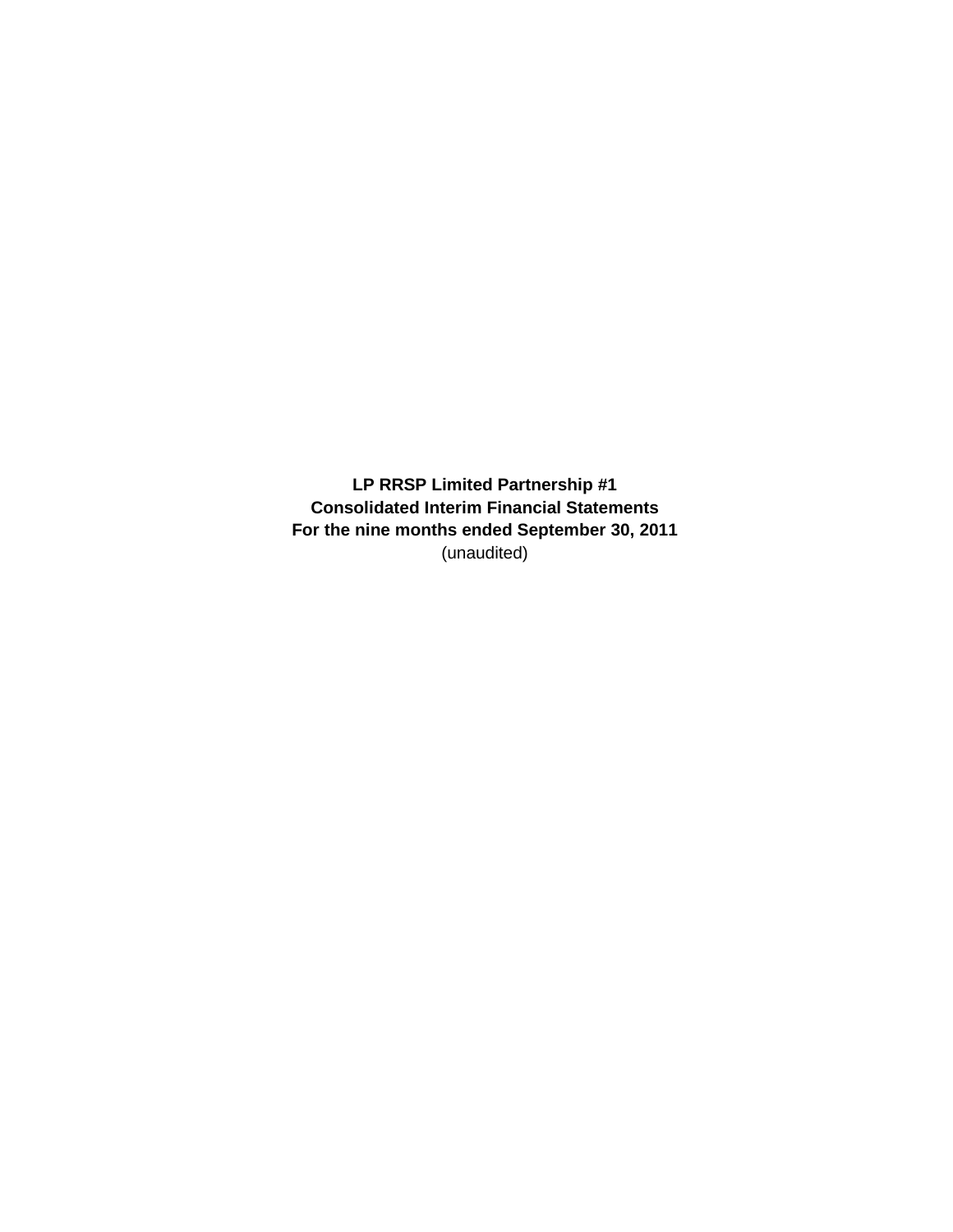# **LP RRSP Limited Partnership #1 Consolidated Balance Sheets** (Unaudited)

|                                             | Sept. 30, 2011 | Dec. 31, 2010 |
|---------------------------------------------|----------------|---------------|
|                                             |                |               |
| <b>Assets</b>                               |                |               |
| Investment in Limited Partnership Land Pool | 6,278,767      | 6,309,778     |
|                                             | 6,278,767      | 6,309,778     |
|                                             |                |               |
| <b>Liabilities</b>                          |                |               |
| Due to related parties                      | 344,866        | 341,188       |
|                                             | 344,866        | 341,188       |
|                                             |                |               |
| <b>Equity</b>                               |                |               |
| General partner                             | 10             | 10            |
| Limited partners (9,903,100 units)          | 5,933,891      | 5,968,580     |
|                                             | 5,933,901      | 5,968,590     |
|                                             |                |               |
|                                             | 6,278,767      | 6,309,778     |
|                                             |                |               |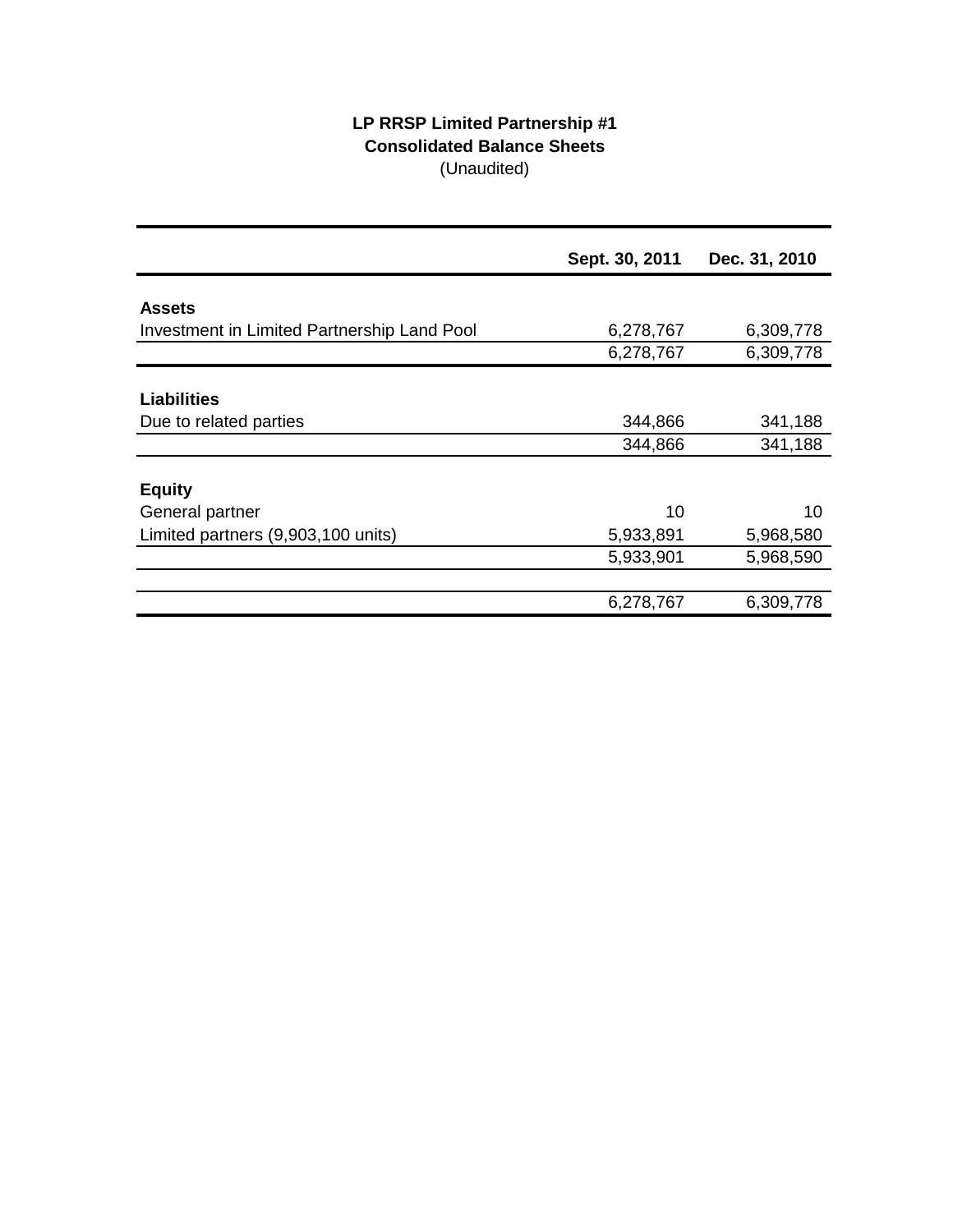# **LP RRSP Limited Partnership #1 Consolidated Statements of Earnings** (Unaudited)

|                            | 2011      | Nine months ended Sept. 30,<br>2010 |  |
|----------------------------|-----------|-------------------------------------|--|
| <b>Revenues</b>            |           |                                     |  |
| Gain on investments        | (31, 011) | (355, 711)                          |  |
| <b>Expenses</b>            |           |                                     |  |
| General and administrative | 3,678     | 5,178                               |  |
| Net loss for the period    | (34,689)  | (360, 889)                          |  |

# **Consolidated Statements of Partners' Equity** (Unaudited) **LP RRSP Limited Partnership #1**

|                                    | Nine months ended Sept. 30, |            |
|------------------------------------|-----------------------------|------------|
|                                    | 2011                        | 2010       |
|                                    |                             |            |
| Partners' equity - start of period | 5,968,590                   | 5,400,549  |
| Net income (loss) for the period   | (34, 689)                   | (360, 889) |
| Partners' equity - end of period   | 5,933,901                   | 5,039,660  |